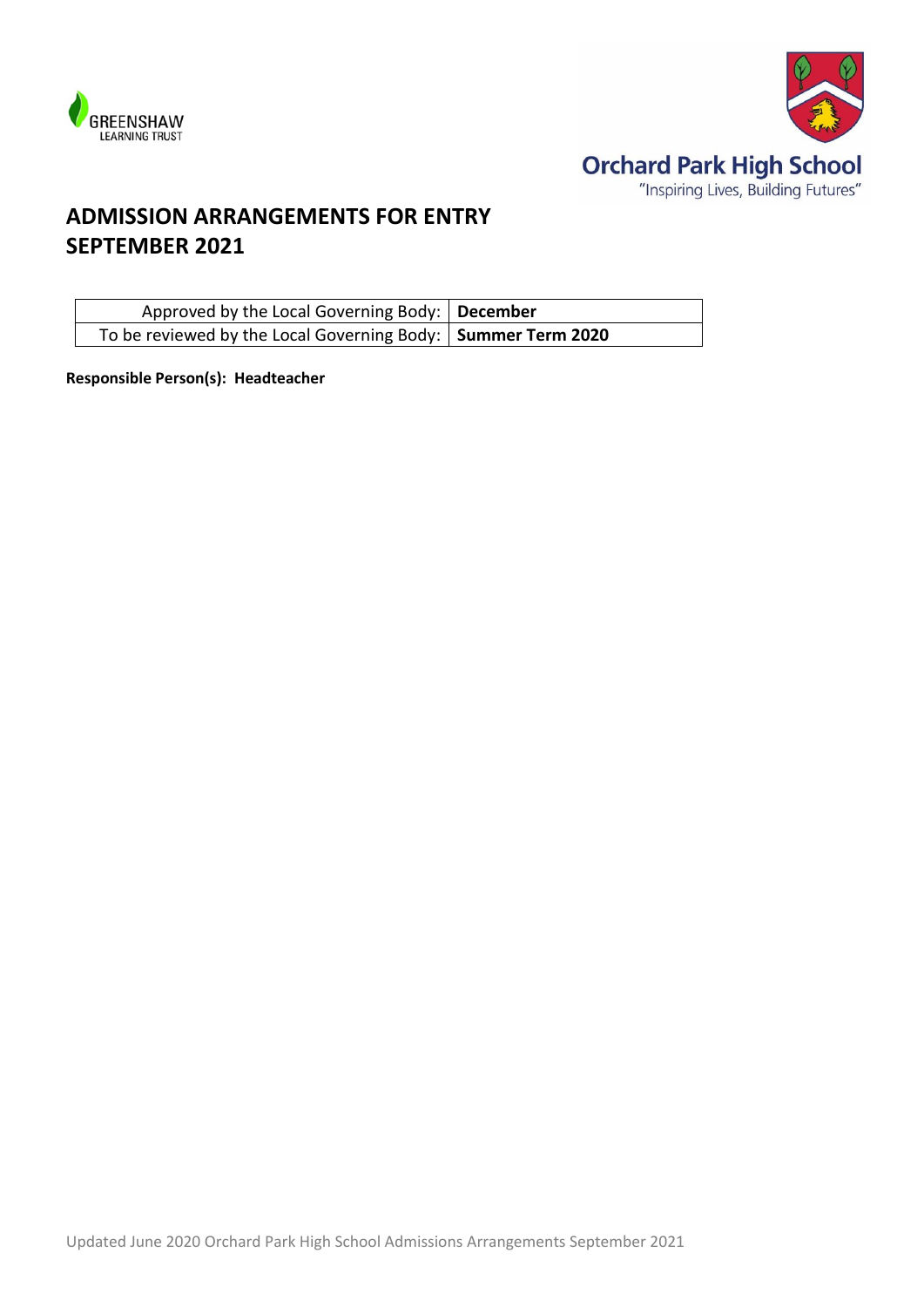# **Admission Arrangements for Orchard Park High School for September 2021**

Orchard Park High School is an academy in the Greenshaw Learning Trust and the Greenshaw Learning Trust is the admissions authority for the school.

The admissions process is administered by the school in accordance with these Admission Arrangements, in accordance with and pursuant to the Admission Policy of the Greenshaw Learning Trust.

These Admission Arrangements is the responsibility of the Headteacher.

The Arrangements were approved by the Local Governing Body on:

The Arrangements are due for review by: **summer term 2020**

#### **Contents**

- **1 Admission for entry to Year 7, September 2021**
	- 1.1 SEN / EHCP
	- 1.2 Oversubscription
	- 1.3 Notification and Acceptance of Offers
	- 1.4 Late Applications
	- 1.5 Waiting Lists
- **2 In-Year Applications**
- **3 Applications for students outside of the normal age group**
- **4 Appeals**

Orchard Park High School is part of the Greenshaw Learning Trust. The Greenshaw Learning Trust is a charitable company limited by guarantee, registered in England & Wales, company number 7633634, registered at Greenshaw Learning Trust, Grennell Road, Sutton, SM1 3DY.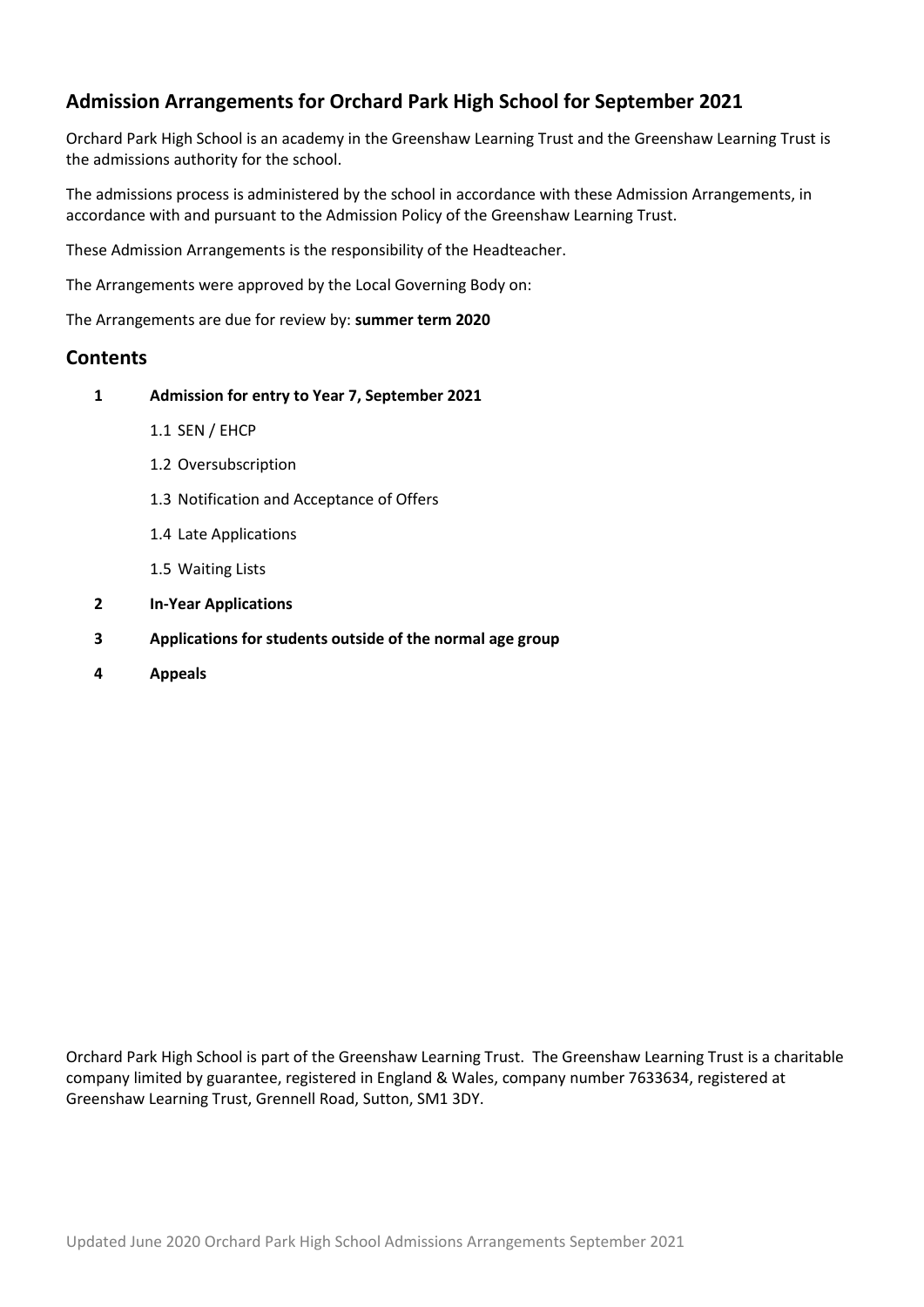# **Admission Arrangements for Orchard Park High School**

# **1 Admission for entry to Year 7, September 2021**

Orchard Park High School is part of the Pan London co-ordinated admission scheme for secondary admissions. Parents must complete their Home Local Authority (LA) Common Application Form (CAF) and return it to their Home Local Authority by the closing date.

Orchard Park High School has a Published Admissions Number of 150 students in Year 7.

### **1.1 SEN / EHCP**

Pupils with an Education Health Care Plan (EHCP) that name the school will be allocated a place before other applicants are considered.

In this way, the number of places offered, as set out below will be reduced by the number of pupils with an EHCP that named the school.

### **1.2 Oversubscription**

The school has a Published Admission Number (PAN) of 150 for entry into Year 7. Where the number of applications for admission is greater than the PAN, the following criteria will be applied to determine those children that will be offered a place.

### **1.2.1 Priority One: Looked After Children**

A 'looked after child' or a child who was previously looked after but immediately after being looked after became subject to an adoption, child arrangements, or special guardianship order including those who appear to the admission authority to have been in state care outside of England and ceased to be in state care as a result of being adopted. A looked after child is a child who is (a) in the care of a local authority, or (b) being provided with accommodation by a local authority in the exercise of their social services functions (see the definition in Section 22(1) of the Children Act 1989).

#### **1.2.2 Priority Two: Exceptional medical or social reasons**

Children with exceptional medical reasons or exceptional social reasons for attendance at this school rather than at any other, and where applicants can show that this school is the most suitable to meet their stated needs, why no other local school could meet those needs, and what the difficulties would be if they had to attend other schools.

Applications must be supported by written evidence from a Doctor, Social Worker or Borough School Attendance Officer, which will be assessed against the set criteria and determined by a committee of the Board of Trustees established for this purpose.

(Refugees and Asylum Seeking children may be included under this criterion, depending on individual circumstances.) Only in exceptional circumstances the Admission Authority may apply discretion to consider evidence submitted after the closing date. It is therefore important that all relevant evidence is submitted at the time of application. But in any event all relevant evidence must be submitted before the closing date to ensure full consideration.

#### **1.2.3 Priority Three: Children of permanent staff**

Children of a member of staff who has been employed at Orchard Park High School for two or more consecutive years; **or** who has been recruited to fill a vacant post for which there is a demonstrable skill shortage.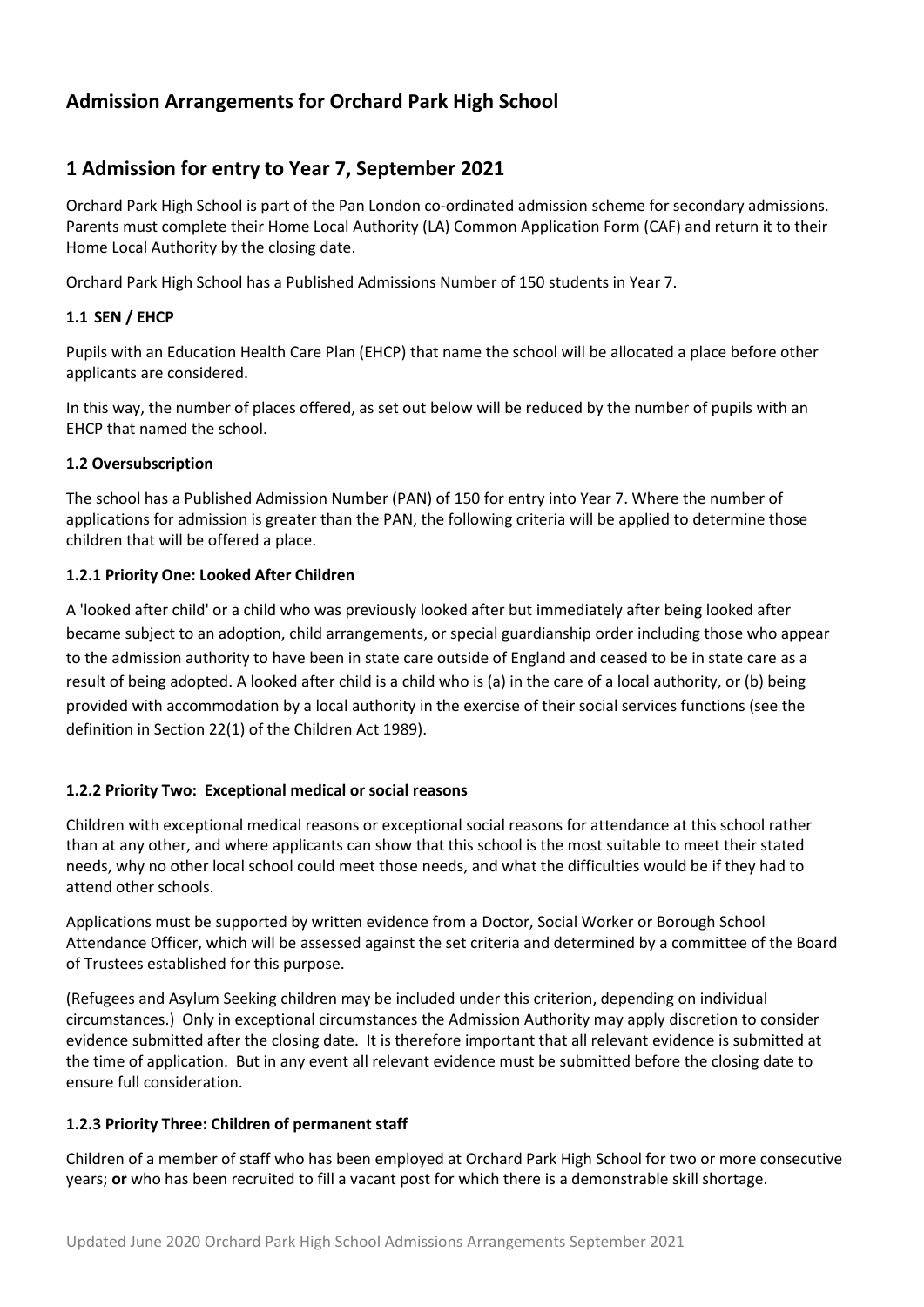Places will be allocated in order of the proximity of the child's home address in accordance with Priority Four.

#### **1.2.4 Siblings**

Students who have a sibling at the school, up to and including Year 11, at the time of admission. Sibling refers to brother or sister, half brother or sister, adopted brother or sister, step brother or sister, or the child of the parent/carer's partner, and in every case, who is living as part of the same family unit at the same address, Monday to Friday.

#### **1.2.5 Priority Four: Proximity to the school**

The remaining places will be offered on the basis of proximity to Orchard Park High School, measured in a straight line from your home address.

Where a parent applies for entry into the same year group for more than one child and it is not possible to offer a place to all of them, the names of the children who were unsuccessful will be added to the waiting list in accordance with the published admission criteria, in the same way as for other children

Note: Home address is the address at which the child lives with a parent or registered guardian who is the main carer, defined as the parent eligible to receive Child Benefit and Child Tax Credit, or if this does not apply the address where the child spends the majority of the school week (Monday to Friday).

#### **1.2.6 Tie-break**

Where two or more applicants share priority for a place, e.g. where two children live equidistant from the school, and where there is only one place remaining, the child to be allocated will be selected by the drawing of lots.

Lots will be drawn by a senior officer of The Greenshaw Learning Trust who is independent of the school admissions process.

#### **1.3 Notification and Acceptance of Offers**

Notification of offers will be sent to parents/carers by the Home Local Authority on National Offer Day.

Written acceptance of the offer of a place should be received by the Home Local Authority by the closing date as determined in the offer letter.

An offer found to have been gained fraudulently will be withdrawn.

#### **1.4 Late Applications**

Application forms received after the closing date will be considered after those that are received on time unless exceptional circumstances apply.

#### **1.5 Waiting list**

Where there are more applicants than places available, the waiting list will be maintained according to the oversubscription criteria shown in Section 1.2 and without regard to the date the application was received or when a child's name was added to the waiting list.

The waiting list for Year 7 admission will be kept open until the end of the Autumn Term 2021. Parents/carers wishing to remain on the list after this date must write to the school by 31<sup>st</sup> December 2021 stating their wish and providing the child's name, date of birth and the name of their current school. After 31<sup>st</sup> December 2021 parents/carers, whose children are not already on the waiting list but wish them to be so, must apply for an In-Year admission through their Home Local Authority. Waiting lists for other year groups will be reviewed at least once a year.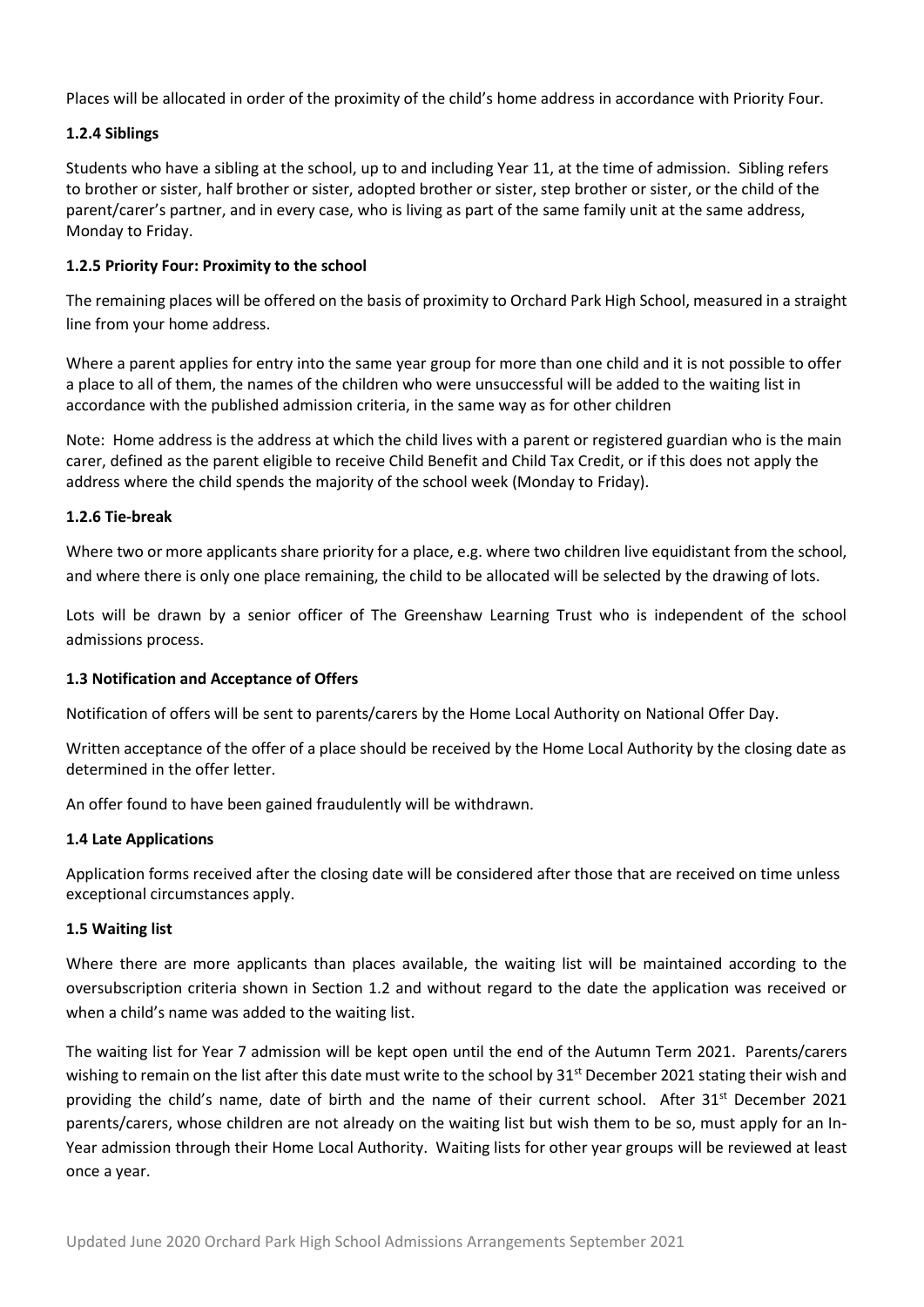Positions on the waiting list may go down as well as up. This is because other children might be added to the waiting list who have a greater priority for a place against the school's admission criteria

# **2 In-Year Applications**

All applications made during the academic year (in-year applications) including applications outside of the normal year of entry for Years 7 to 11, must be made to the Local Authority in which the school is situated. Orchard Park High School is part of Croydon's coordinated admissions process for children who are applying outside of the normal admission round.

In-Year Applications should be completed by the parent/carer and submitted to the borough, the borough then notify the school of the application and notify the parent directly of the outcome. The school then advises the Home Local Authority of the outcome.

Waiting lists will be maintained for each year and reviewed at least once a year, and will be based upon the admissions criteria used for the original Year 7 entry for that cohort. For the new Year 7 intake, the waiting list will be reviewed at the end of the autumn term.

Parents/carers have a statutory right of appeal if a place cannot be offered. An appeal form is available from the Greenshaw Learning Trust upon receipt of a written request.

### **3 Applications for students outside of the normal age group**

Children are educated in school with others of their age group. However, parents may request that their child is exceptionally admitted outside their age group. The school will decide whether or not the individual child's circumstances make this appropriate, taking into account the child's individual needs and abilities and considering which year group these needs can best be met. Such requests will only be agreed in exceptional circumstances.

Teachers are skilled at differentiating the curriculum to meet a diverse range of needs. Before deciding to apply to submit a request, parents should visit the school. The head teacher will be able to explain the provision on offer to children in the year of entry, how it is tailored to meet the needs of all students and how the needs of these students will continue to be met as they move up through the school. They may also be able to allay any concerns the parent may have.

Decisions will be made on the basis of the circumstances of each case and in the best interests of the child concerned. This will include taking account of the parent's views; information about the child's academic, social and emotional development; where relevant, their medical history and the views of a medical professional; whether they have previously been educated out of their normal age group; and whether they may naturally have fallen into a lower age group if it were not for being born prematurely.

All requests should include recent professional evidence of the child's circumstances which make education outside the age group necessary. Evidence must be of the individual child's need, rather than general factors which relate to a wider group of children born at a similar time.

Parents requesting admission to an age group below the child's actual age should submit an application for the child's actual age group before the relevant closing date. The request for later admission should accompany the application. This enables the application to be processed and a school place secured in the child's actual age group if the request is refused. Parents will be informed of the outcome of their request prior to offer day.

### **4 Appeals**

Parents/carers have a statutory right of appeal under the School Standards & Framework Act 1998 if a place is not offered. Appeals will be heard by the Independent Appeals Panel established by the Greenshaw Learning Trust to hear the appeal. The Panel will decide whether to uphold or dismiss the appeal.